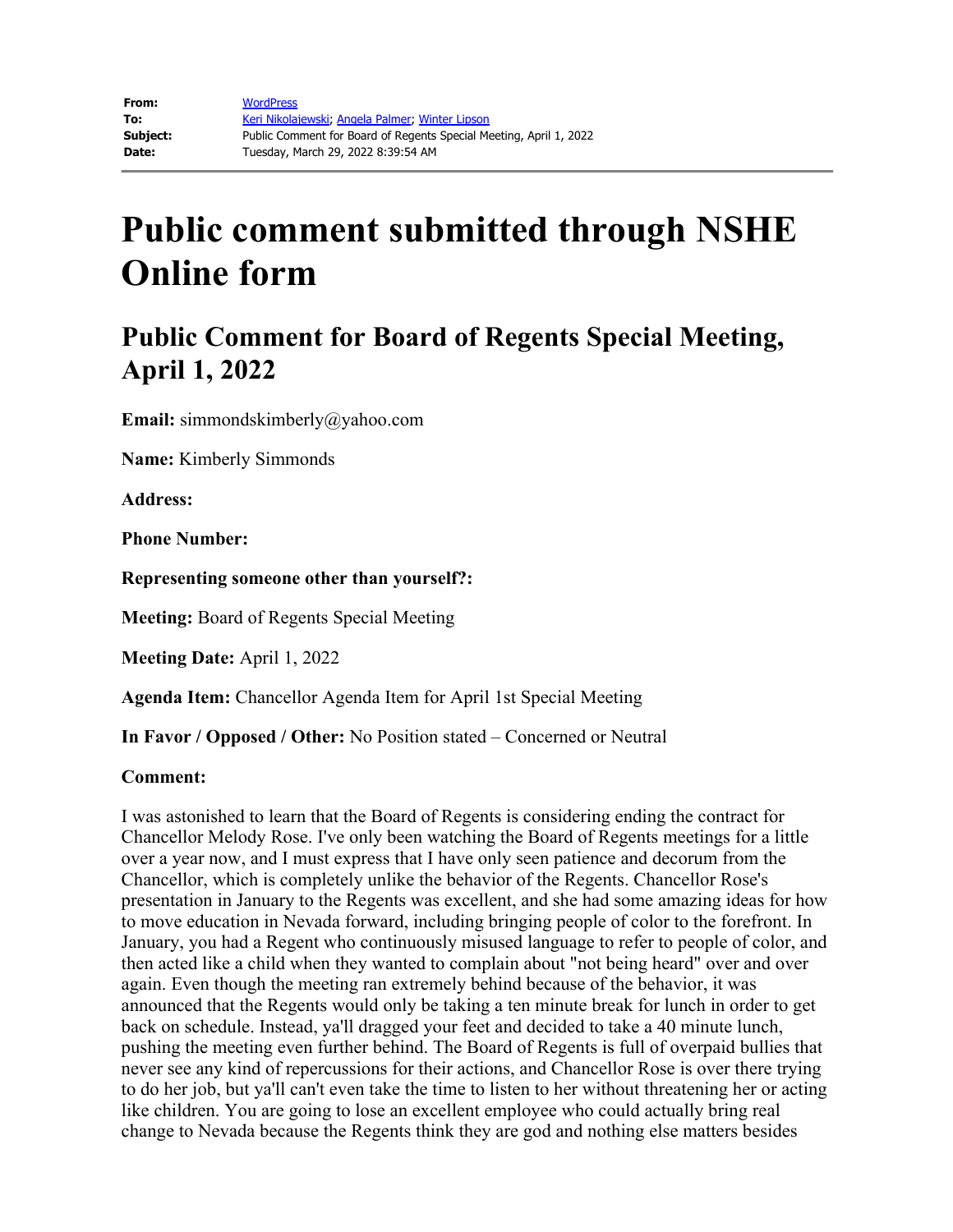their opinion. If only the people who voted for you actually watched any of these meetings. They would be aghast at your behavior. Instead of pushing Chancellor Rose out, you should have a special election to replace every person on the Board.

## **Agreed that all the information above is true and accurate**: Yes

--

This e-mail was sent from a contact form on Nevada System of Higher Education (https://nshe.nevada.edu)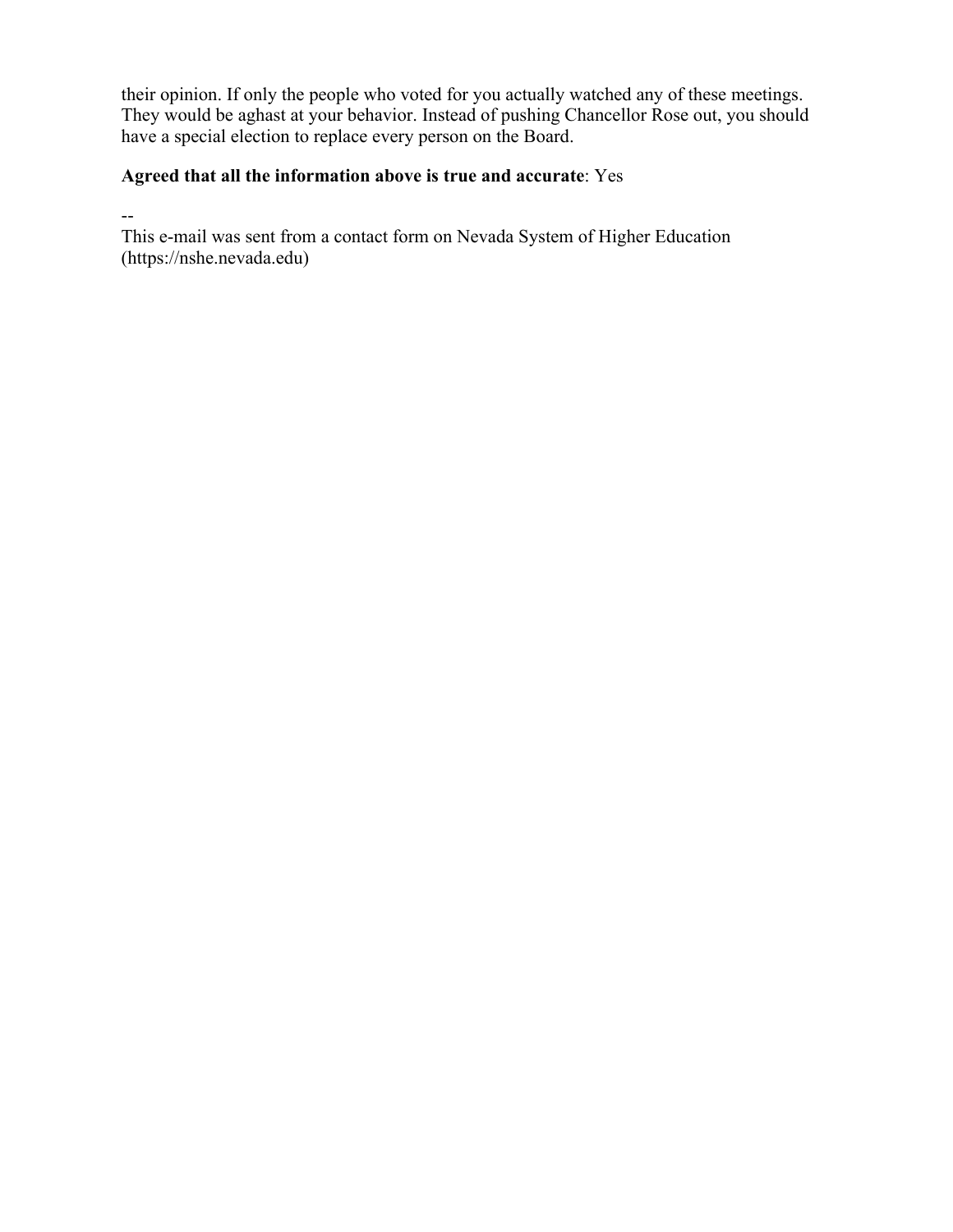# **Public comment submitted through NSHE Online form**

# **Public Comment for Board of Regents Special Meeting, April 1, 2022**

**Email:** braggf1@unlv.nevada.edu

**Name:** Fredrick Bragg Jr.

**Address:** 

**Phone Number:** 

**Representing someone other than yourself?:**

**Meeting:** Board of Regents Special Meeting

**Meeting Date:** April 1, 2022

**Agenda Item:** Chemistry Class Unavailability in Clark County Valley

**In Favor / Opposed / Other:** No Position stated – Concerned or Neutral

#### **Comment:**

I am a senior that goes to UNLV. Organic Chemistry II (CHEM 242), Biochemistry I (CHEM 473), and Biochemistry II (CHEM 474) must be taken in order at any NSHE institution. My issue is that out of the 3 Public NSHE institutions located in Clark County, only 2 have (CHEM 242). 2 classes at UNLV and 1 at CSN. Many students in Clark County must take Organic CHEM 241 & 242 being that it is needed for many perquisites at many of the 4-year NSHE institutions. Although, many of my peers who have taken CHEM 473 and 474 have stated that CHEM 242 is not needed to understand in CHEM 473 or CHEM 474 even though it is a prerequisite.

My concern is that this is causing a huge bottle neck for many Biology, Chemistry, and Preprofessional Students enrolled in NSHE institutions in Clark County. Hindering graduation of many students and by extension the work force; as well as, stifling diverse economic development in Clark County. This bottle neck has encouraged many young talented minds to seek education elsewhere, encouraging economic growth and financial investment outside of Clark County.

My questions are:

1) Is it possible to add more Organic Chemistry classes available not only at UNLV, but at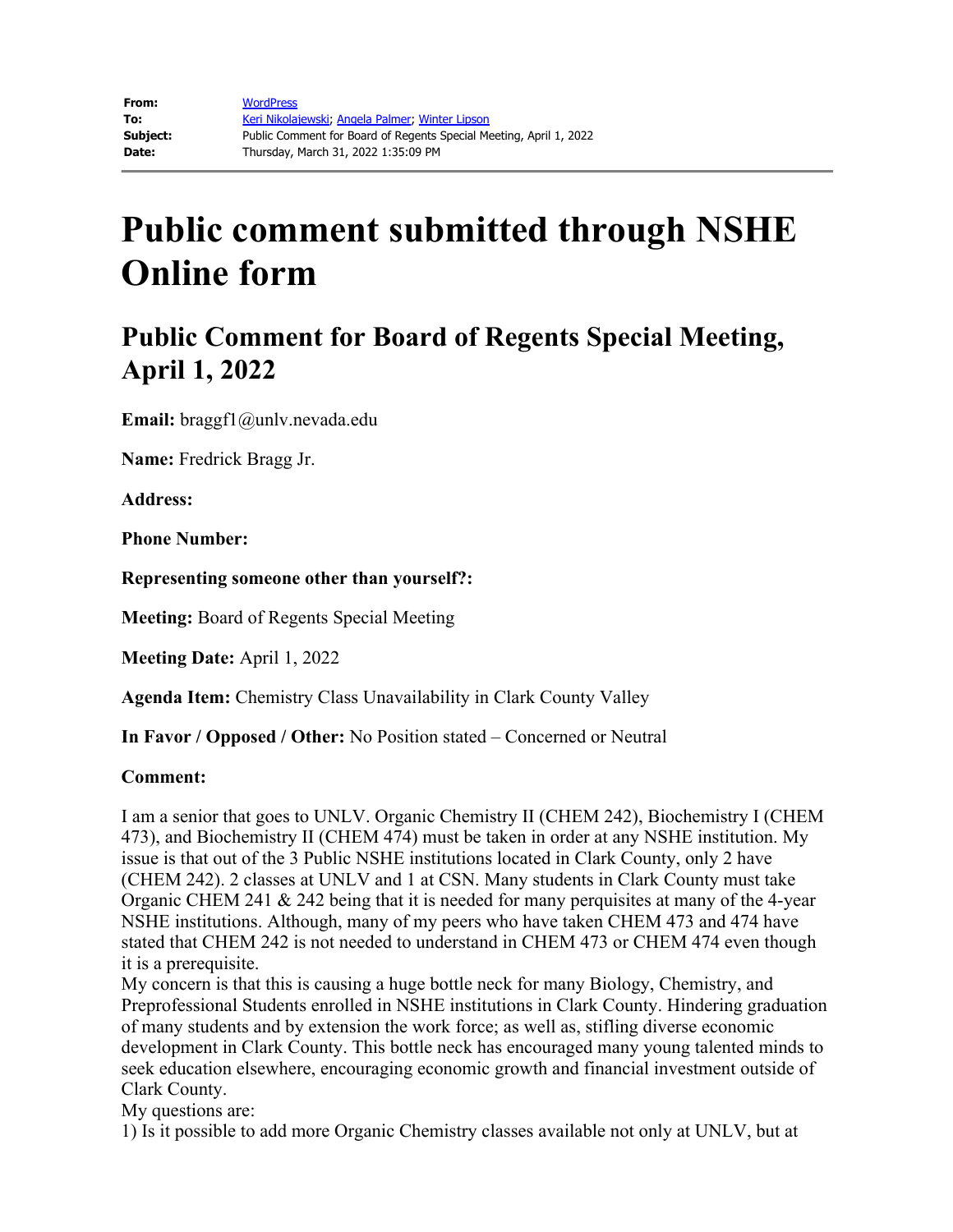other Public NSHE Institutions in Clark County for every semester Fall, Spring, Summer? 2) Is the prerequisite of CHEM 242 for both CHEM 473 and CHEM 474 absolutely needed for sufficient graduation and entry into the workforce?

3) Other Public institutions have many Organic Chemistry Classes for different types of degrees mitigating competition for class openings and doesn't require CHEM 242 as a prerequisite for CHEM 473 or CHEM 474. Such as Purdue University which has a separate Organic Chemistry for Preprofessional Majors, Engineering Majors, and the Sciences. Wouldn't it be more effective to have a similar educational curriculum; and why haven't we used this system?

### **Agreed that all the information above is true and accurate**: Yes

--

This e-mail was sent from a contact form on Nevada System of Higher Education (https://nshe.nevada.edu)